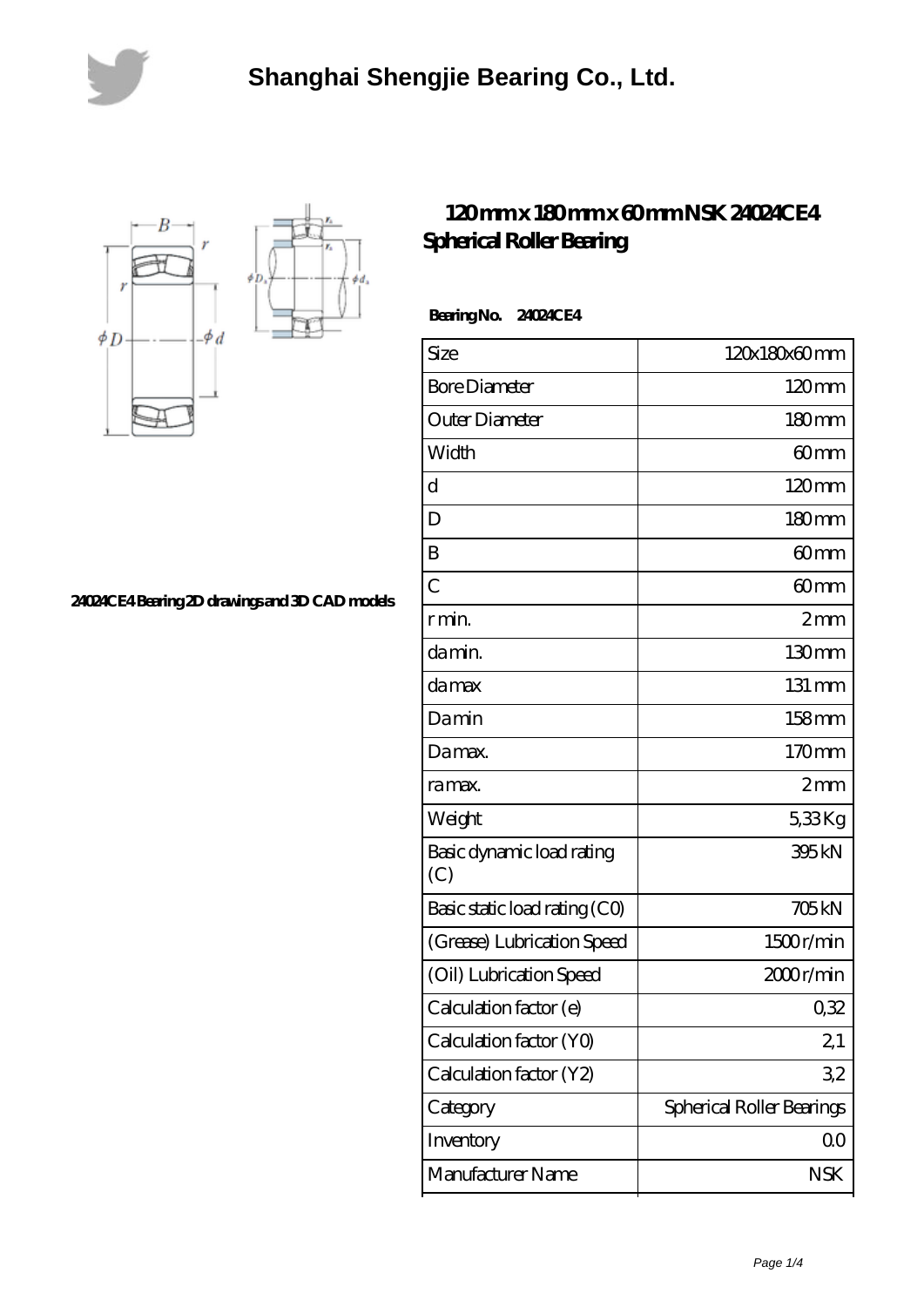

## **[Shanghai Shengjie Bearing Co., Ltd.](https://lemeritagerestaurant.com)**

| Minimum Buy Quantity      | N/A                                                                                                                                                                                                          |
|---------------------------|--------------------------------------------------------------------------------------------------------------------------------------------------------------------------------------------------------------|
| Weight/Kilogram           | 5.25                                                                                                                                                                                                         |
| Product Group             | BO4311                                                                                                                                                                                                       |
| Internal Clearance        | CO-Medium                                                                                                                                                                                                    |
| Mounting Method           | Shaft Mount                                                                                                                                                                                                  |
| Rolling Element           | Spherical Roller Bearing                                                                                                                                                                                     |
| <b>Bore Profile</b>       | Straight                                                                                                                                                                                                     |
| Cage Material             | Steel                                                                                                                                                                                                        |
| Enclosure                 | Open                                                                                                                                                                                                         |
| Number of Rows of Rollers | Double Row                                                                                                                                                                                                   |
| Relubricatable            | Yes                                                                                                                                                                                                          |
| Withdrawal Sleeve         | Not Applicable                                                                                                                                                                                               |
| Inch - Metric             | Metric                                                                                                                                                                                                       |
| Long Description          | 120MM Straight Bore;<br>180MM Outside Diameter;<br>60MM Width; CO-Medium<br>Clearance; Shaft Mount;<br>Double Row of Spherical<br>Roller Bearings; Steel Cage<br>Material; Open Enclosure;<br>Relubricatable |
| Category                  | Spherical Roller Bearing                                                                                                                                                                                     |
| <b>UNSPSC</b>             | 31171510                                                                                                                                                                                                     |
| Harmonized Tariff Code    | 84823080                                                                                                                                                                                                     |
| Noun                      | Bearing                                                                                                                                                                                                      |
| Keyword String            | Spherical                                                                                                                                                                                                    |
| Manufacturer URL          | http://www.nskamericas.co<br>m                                                                                                                                                                               |
| Manufacturer Item Number  | 24024CE4                                                                                                                                                                                                     |
| Weight/LBS                | 54                                                                                                                                                                                                           |
| Outside Diameter          | 7.087 Inch   180 Millimeter                                                                                                                                                                                  |
| <b>Bore</b>               | 4724Inch   120Millimeter                                                                                                                                                                                     |
| Width                     | 2362Inch   60Millimeter                                                                                                                                                                                      |
| Adapter Part Number       | Not Applicable Inch   Not<br>Applicable Millimeter                                                                                                                                                           |
|                           |                                                                                                                                                                                                              |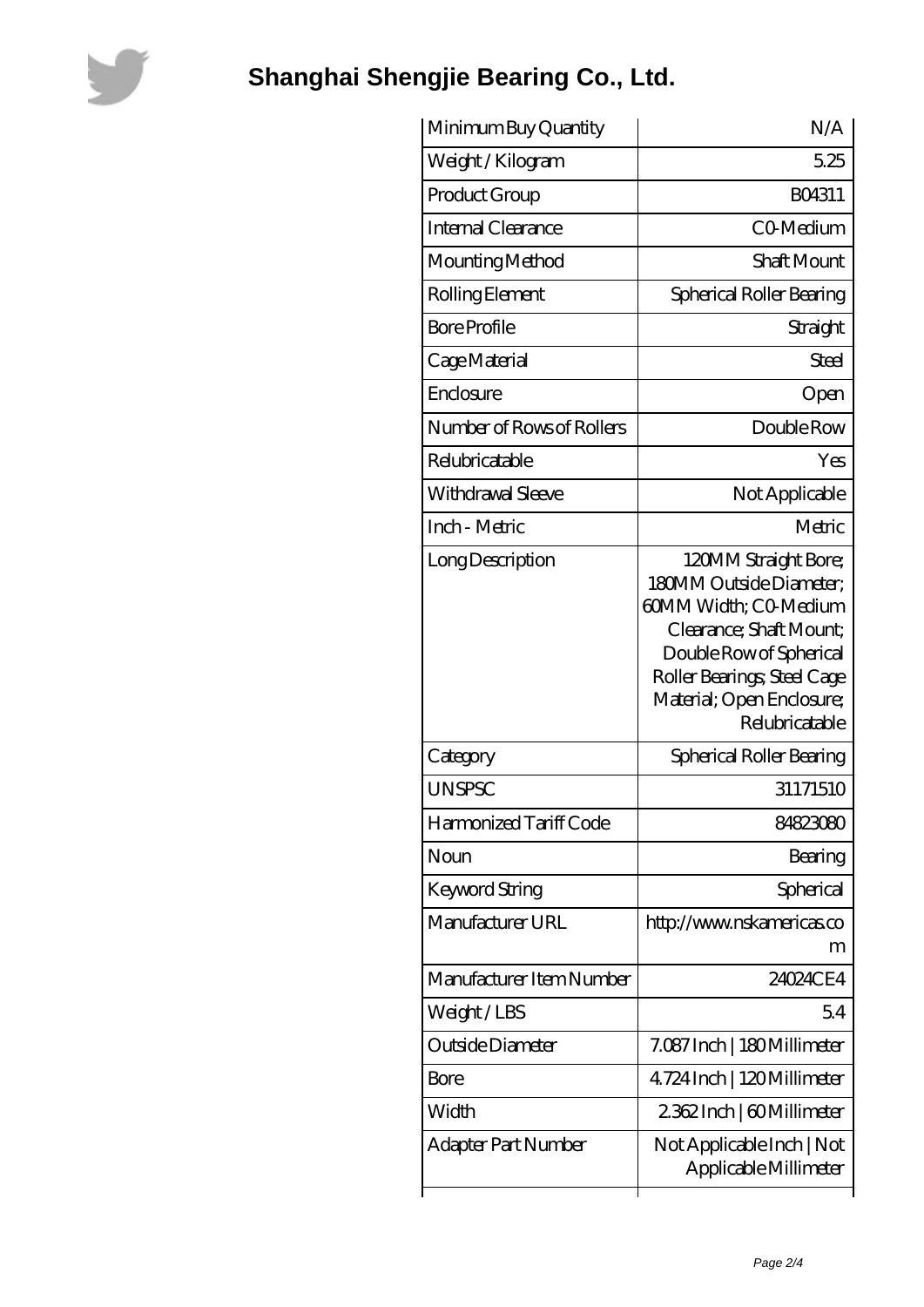

| Y3               | 21             |
|------------------|----------------|
| hidYobi          | 24024CE4       |
| LangID           | 1              |
| Y1               | 21             |
| $D_{-}$          | 180            |
| Y <sub>2</sub>   | 32             |
| Macharpm         | 0              |
| $\mathbf{B}$     | $\infty$       |
| damin            | 130            |
| hidTable         | ecat_NSSPHR    |
| Oil rpm          | 2000           |
| YO               | 21             |
| mass             | 5.33           |
| GRS rpm          | 1500           |
| ra               | $\overline{2}$ |
| TSR rpm          | 2600           |
| CO               | 705            |
| DE               | 164329         |
| X <sub>O</sub>   | 1              |
| Prod_Type3       | SRB_CTB_CB     |
| X1               | 1              |
| X <sub>2</sub>   | 067            |
| <b>SIR</b>       | 24             |
| $\overline{e}$   | 0.32           |
| DA_              | 15             |
| bomp             | 24024CE4       |
| $Z_{-}$          | 26             |
| ALP <sub>2</sub> | 0              |
| ALP1             | 12             |
| ALP3             | $\overline{O}$ |
| D_amax           | 170            |
| D_amin           | 158            |
|                  |                |